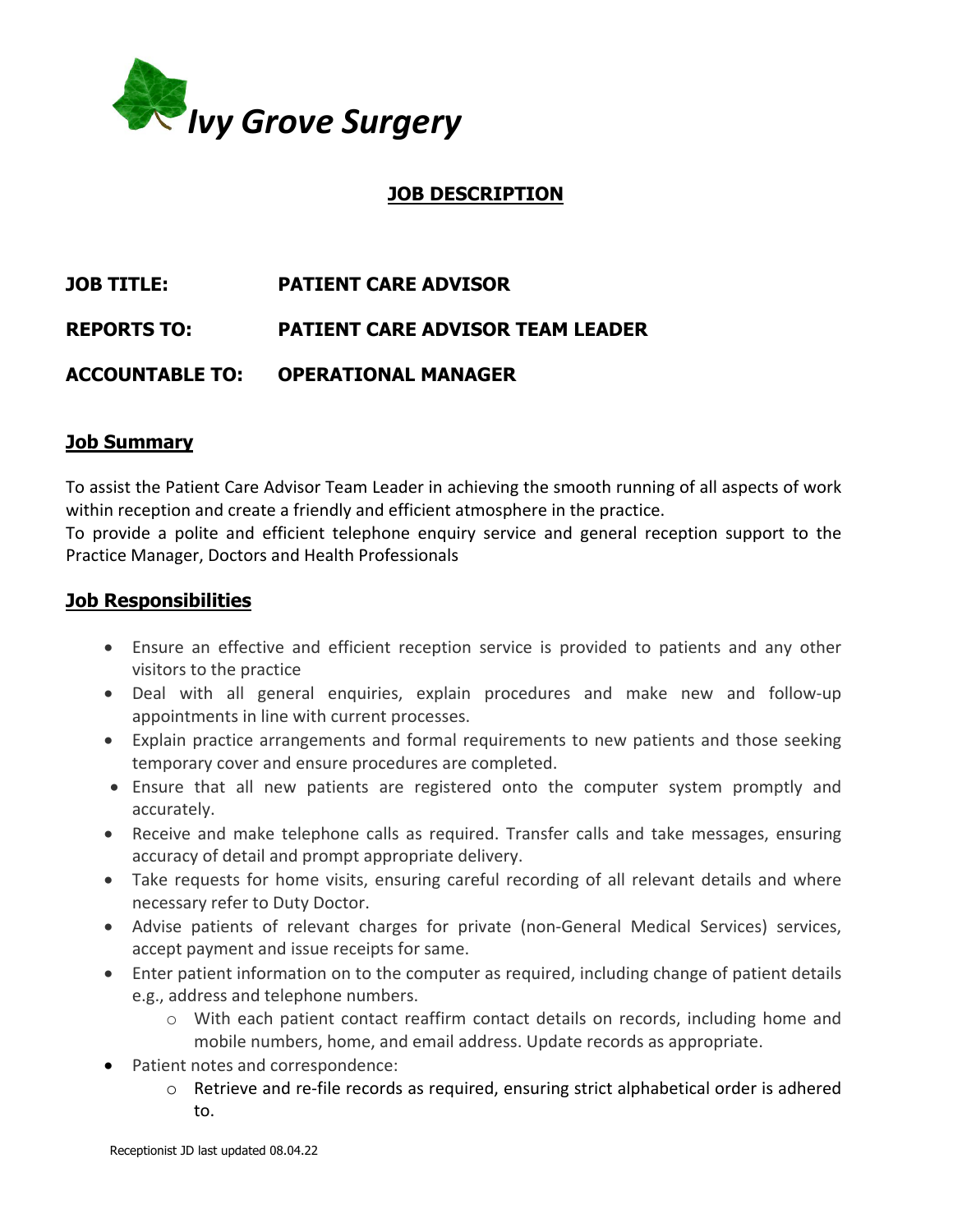

- o Ensure records are kept in good repair with all necessary information on the outside cover clearly visible
- Premises:
	- o Open up premises at the start of the day when first to arrive, de-activate alarm and make all necessary preparations to receive patients.
	- o When last to leave at the end of the day, ensure that the building is totally secured, internal lights are off, and the alarm activated.
- To assist with the gathering of statistics and information when required.
- To provide cover for members of the reception team during periods of sickness and annual leave.
- Any other duties which may reasonably be regarded as within the nature of the duties and responsibilities.

#### **Confidentiality:**

- In the course of seeking treatment, patients entrust us with, or allow us to gather, sensitive information in relation to their health and other matters. They do so in confidence and have the right to expect that staff will respect their privacy and act appropriately.
- In the performance of the duties outlined in this Job Description, the post-holder may have access to confidential information relating to patients and their carers, practice staff and other healthcare workers. They may also have access to information relating to the practice as a business organisation. All such information from any source is to be regarded as strictly confidential
- Information relating to patients, carers, colleagues, other healthcare workers or the business of the practice may only be divulged to authorised persons in accordance with the practice policies and procedures relating to confidentiality and the protection of personal and sensitive data.

# **Health & Safety:**

The post-holder will assist in promoting and maintaining their own and others' health, safety and security as defined in the practice Health & Safety Policy, to include:

- Using personal security systems within the workplace according to practice guidelines
- Identifying the risks involved in work activities and undertaking such activities in a way that manages those risks
- Making effective use of training to update knowledge and skills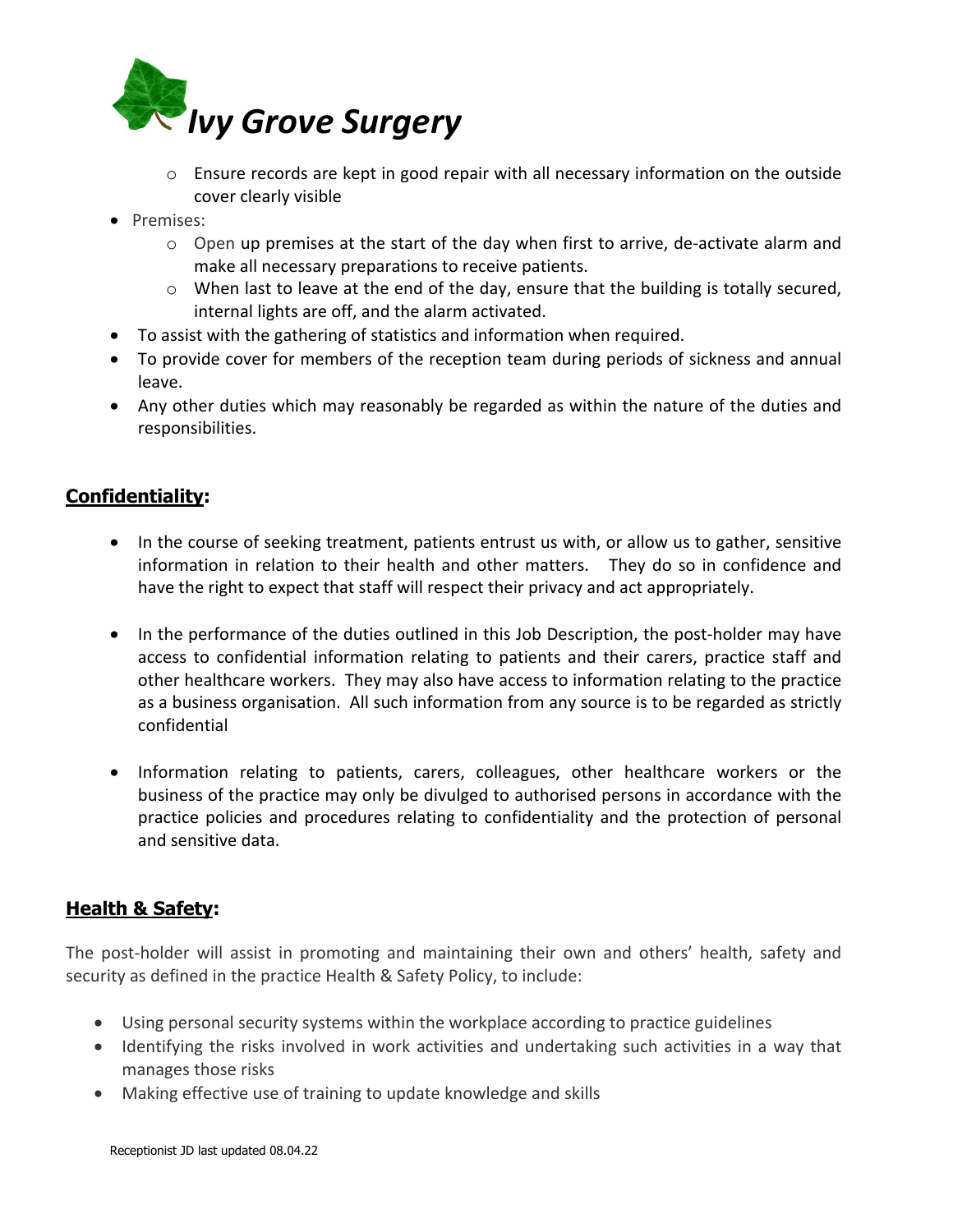

- Using appropriate infection control procedures, maintaining work areas in a tidy and safe way and free from hazards
- Reporting potential risks identified.

# **Equality and Diversity:**

The post-holder will support the equality, diversity and rights of patients, carers, and colleagues, to include:

- Acting in a way that recognizes the importance of people's rights, interpreting them in a way that is consistent with practice procedures and policies, and current legislation
- Respecting the privacy, dignity, needs and beliefs of patients, carers, and colleagues
- Behaving in a manner which is welcoming to and of the individual, is non-judgmental and respects their circumstances, feelings priorities and rights.

# **Personal/Professional Development:**

The post-holder will participate in any training programme implemented by the practice as part of this employment, such training to include:

- Participation in an annual individual performance review, including taking responsibility for maintaining a record of own personal and/or professional development
- Taking responsibility for own development, learning and performance and demonstrating skills and activities to others who are undertaking similar work.

# **Quality:**

The post-holder will strive to maintain quality within the practice, and will:

- Alert other team members to issues of quality and risk
- Assess own performance and take accountability for own actions, either directly or under supervision
- Contribute to the effectiveness of the team by reflecting on own and team activities and making suggestions on ways to improve and enhance the team's performance
- Work effectively with individuals in other agencies to meet patients needs
- Effectively manage own time, workload, and resources.